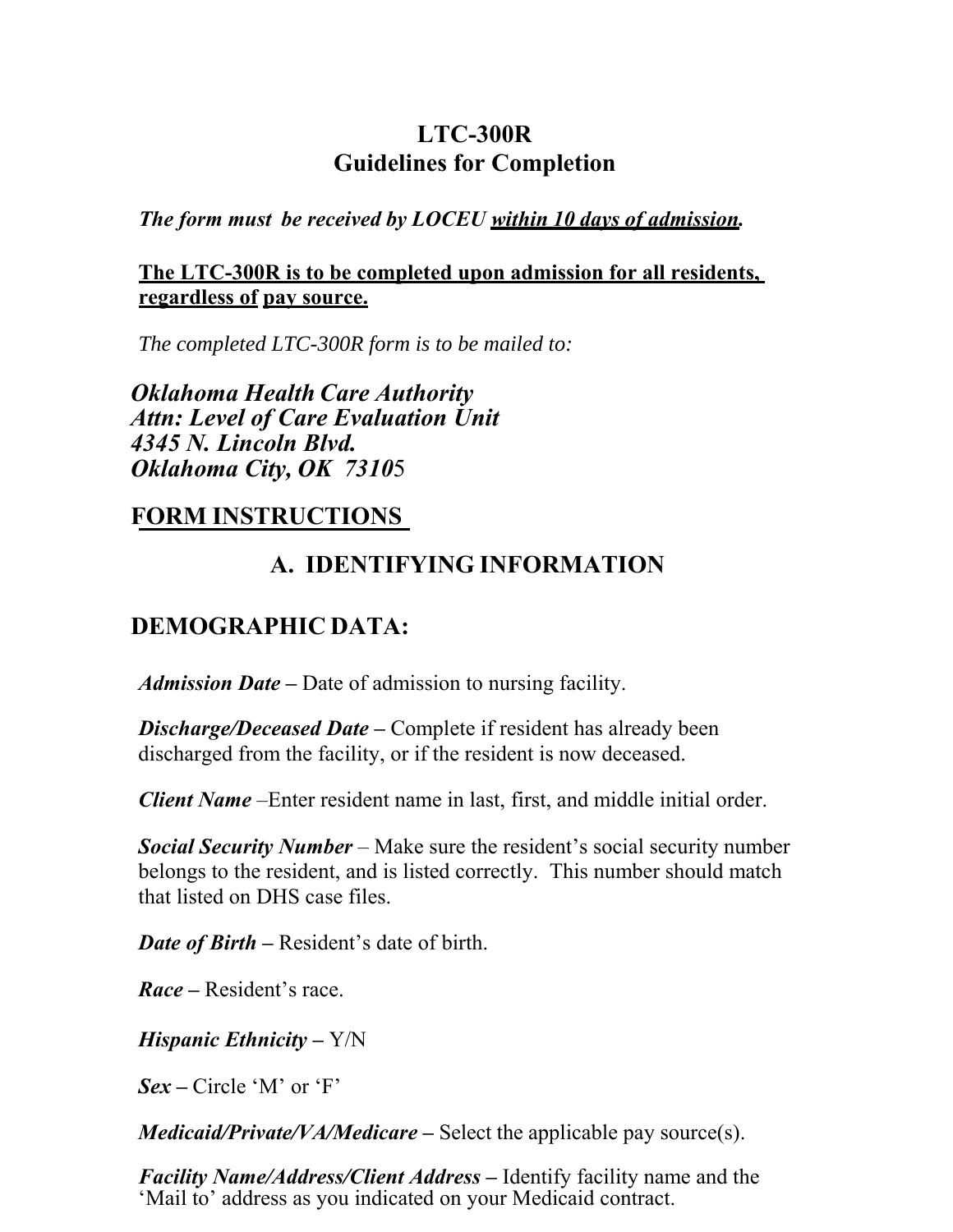*Facility Provider Number* – Make sure the correct facility provider number is used.

*DHS Case Number* – Enter case number if applicable.

*RID Number* **–** Enter the Medicaid identification number, if applicable.

*New Admit/Interfacility Transfer/Name of Transferring Facility* **–**  Indicate the type of admission. For any resident transferring from another NF, indicate the name of the transferring facility in the space provided.

*County* **–** Enter the county name or number.

*Prior Living Arrangement* – Indicate the resident's living arrangement, immediately prior to NF admission, by selecting from the choices listed.

## **B. CLIENT ASSESSMENT**

# **RATING GUIDE FOR COMPLETING ADLs AND IADLs**

### *Definition of Answers*

**Independent-** Indicates the client is able to perform the activity without assistance from *another person*. Assistance with equipment to perform the activity is an "independent" response. This receives a 0 score. No assistance also means that the consumer can perform the activity without supervision or reminders.

**Needs Help-**Indicates that the client requires supervision, reminder, or physical assistance from another person during part of the activity.

**Total Assistance-**Indicates that the client is completely unable to perform the activity without assistance from another person(s).

**NOTE: If the client is not able to answer the questions or you do not agree with the client's response, seek information from another source (e.g. caregiver).**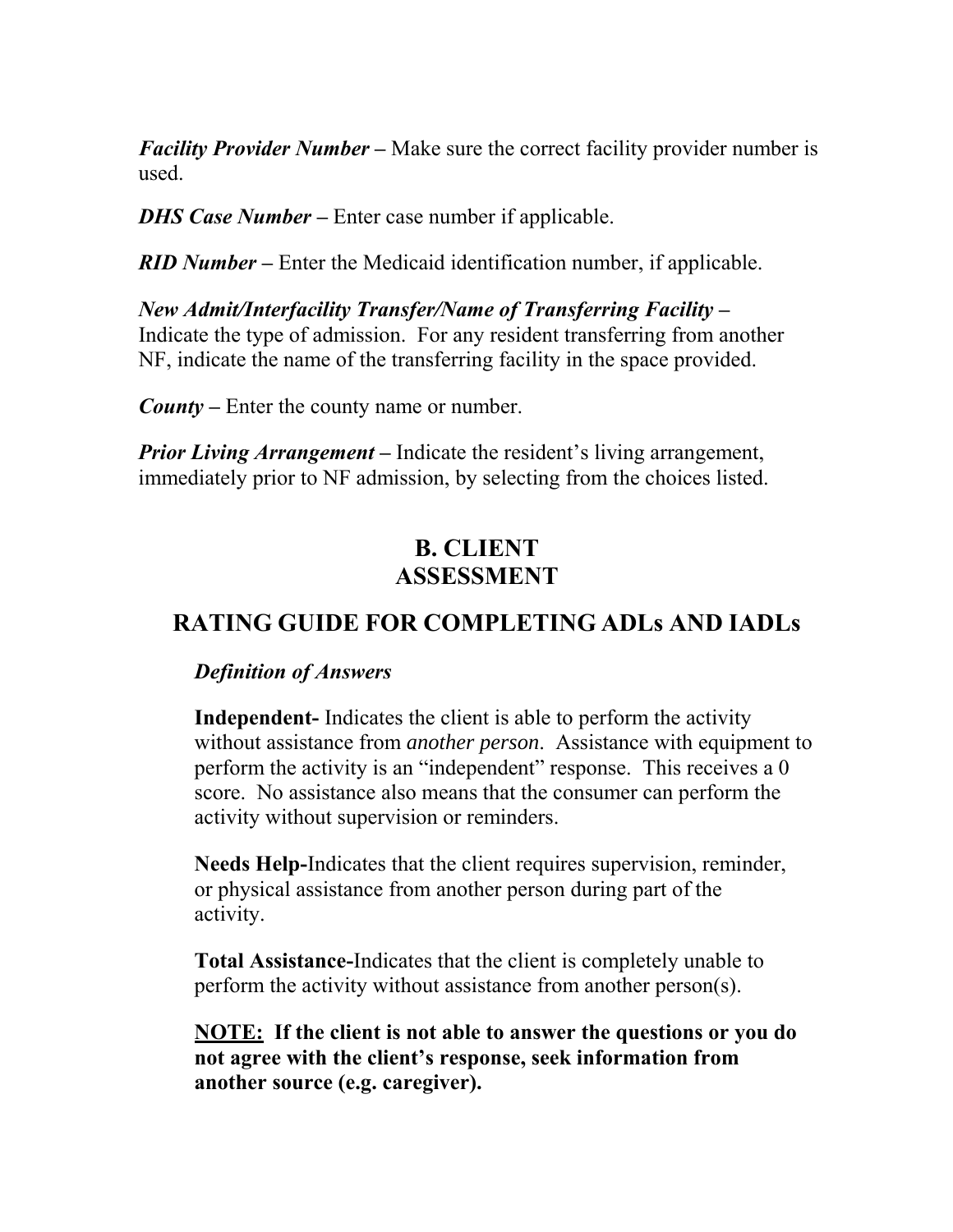## **ADLs:**

### *1. Dressing/Grooming*

Dressing includes getting out of clothes, putting them on and fastening them; it also includes putting on shoes. Grooming includes combing hair, washing face, and brushing teeth.

#### *2. Bathing*

Bathing includes running the water, taking the bath or shower, and washing all parts of the body including hair.

#### *3. Eating*

Eating includes eating, drinking from a cup and cutting up food.

### *4. Transferring*

Transferring refers to the actions of getting in and out of a tub, bed, chair, sofa or vehicle. If only equipment is needed to transfer score "Independent". If another person (with or without equipment) is needed, score "Needs Help" or "Total" depending on amount of assistance needed.

### *5. Mobility*

This term includes moving about even with a can or walker or using a wheelchair. Independence in walking refers to the ability to walk/or move yourself short distances. Independence in walking does not include the ability to climb stairs.

### *6. Bowel/Bladder Function*

Using the toilet independently includes adjusting clothing, getting to the toilet and getting on/off of the toilet. This item also includes keeping oneself dry and clean. If an accident occurs and the client can manage it alone, he/she is considered "Independent". If the client requires assistance the score is "Needs Help". If the client is totally incontinent and cannot manage alone, the score is "Total".

### **IADLs:**

### *7. Answers/Call on the Telephone*

This activity includes identifying the ring, picking up the phone, use of the equipment as well as ability to respond effectively to call, etc.

#### *8. Shopping/Errands*

This activity include making lists, selecting needed items, reading labels, reaching shelves, completing purchases. This also includes shopping for food or other things needed, but does not include managing transportation.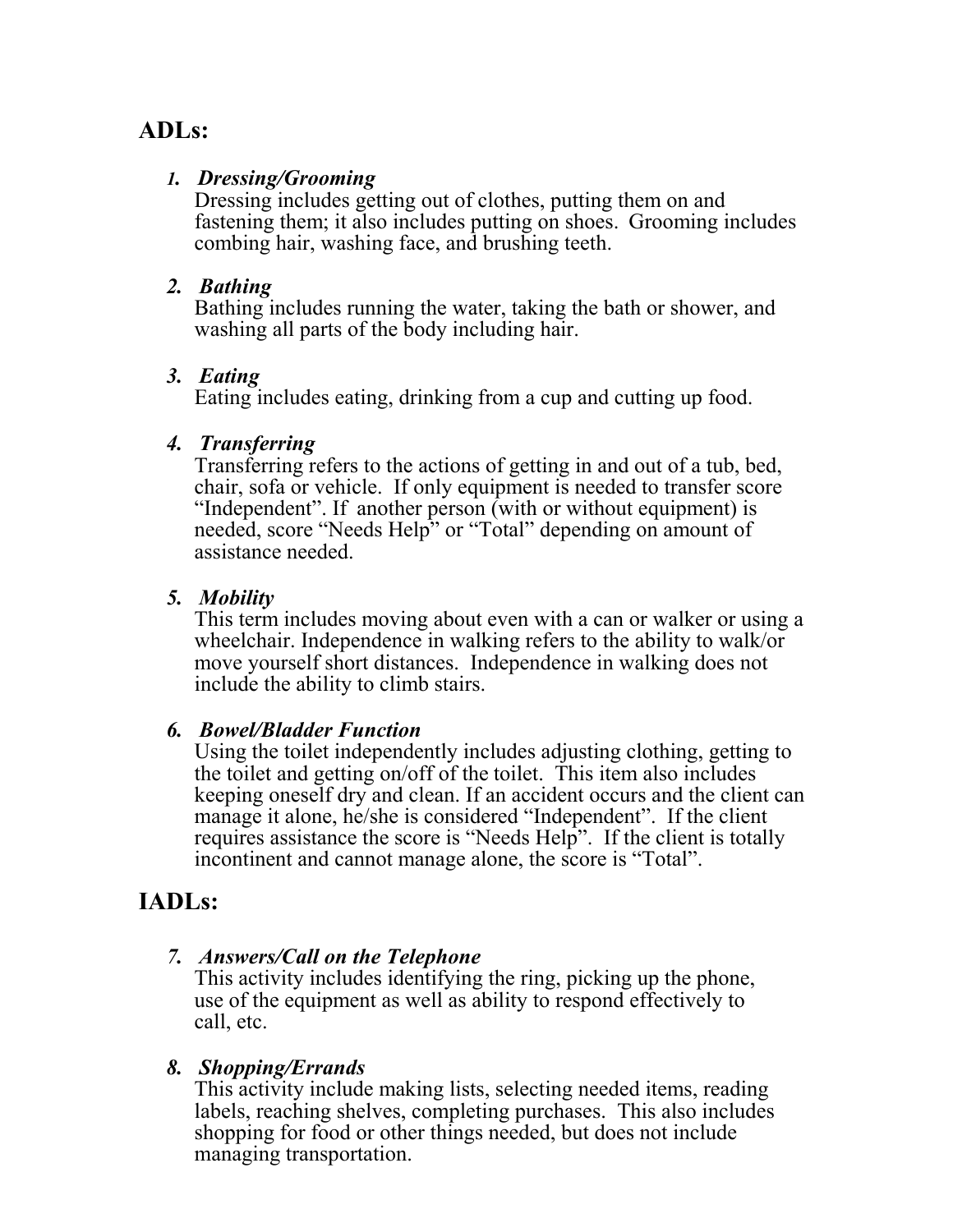#### *9. Arranges Transportation*

Arranging for and using local transportation or to drive places beyond walking distance. The activity is arranging and using transportation regardless of how the client gets into/onto the car, bus, etc. This is not mobility.

#### *10. Preparation of Meals*

Preparing meals refers to preparing food (making sandwiches, heating food etc.), not the nutritional quality of the food.

#### *11. Laundry*

Doing laundry includes using detergent, putting clothes into the washing machine or dryer, starting and stopping the machine, sorting, folding, and putting away clothes.

### *12. Housekeeping/Cleanliness*

Housekeeping includes dusting, vacuuming, sweeping. Keeping their home clean.

### *13. Manages Money*

This refers to the client's ow n m oney. Handling m oney includes activities such as paying bills a nd balancing a checkbook, counting money, staying within available resources, etc.

### *14. Manages Medication*

This item refers to the ability to set-up, remember, and take one's own medication, in correct doses and methods.

## **NUTRITION:**

### *15. Diet*

**Regular***:* On no special diets.

**Modified***:* On self imposed diet. Example: Low Sodium to manage BP, Low calorie, Low Fat to loose weight. Religious restrictions. **Therapeutic:** Requires nutritional m anagement that includes therapeutic diets prescribed by a physician that can incl ude maintenance of hydration. Include s dietary suppl ements ordered by physician.

**Formula Only***:* Tube feedings.

### *16. Communication*

Check the choice that most clearly reflects the client's communication ability based on the performance in the interview.

**Understandable***:* No problems communicating.

**Non-Verbal***:* Can communicate using writing, hand signals etc.

**Doesn't Communicate***:* Not able to communicate.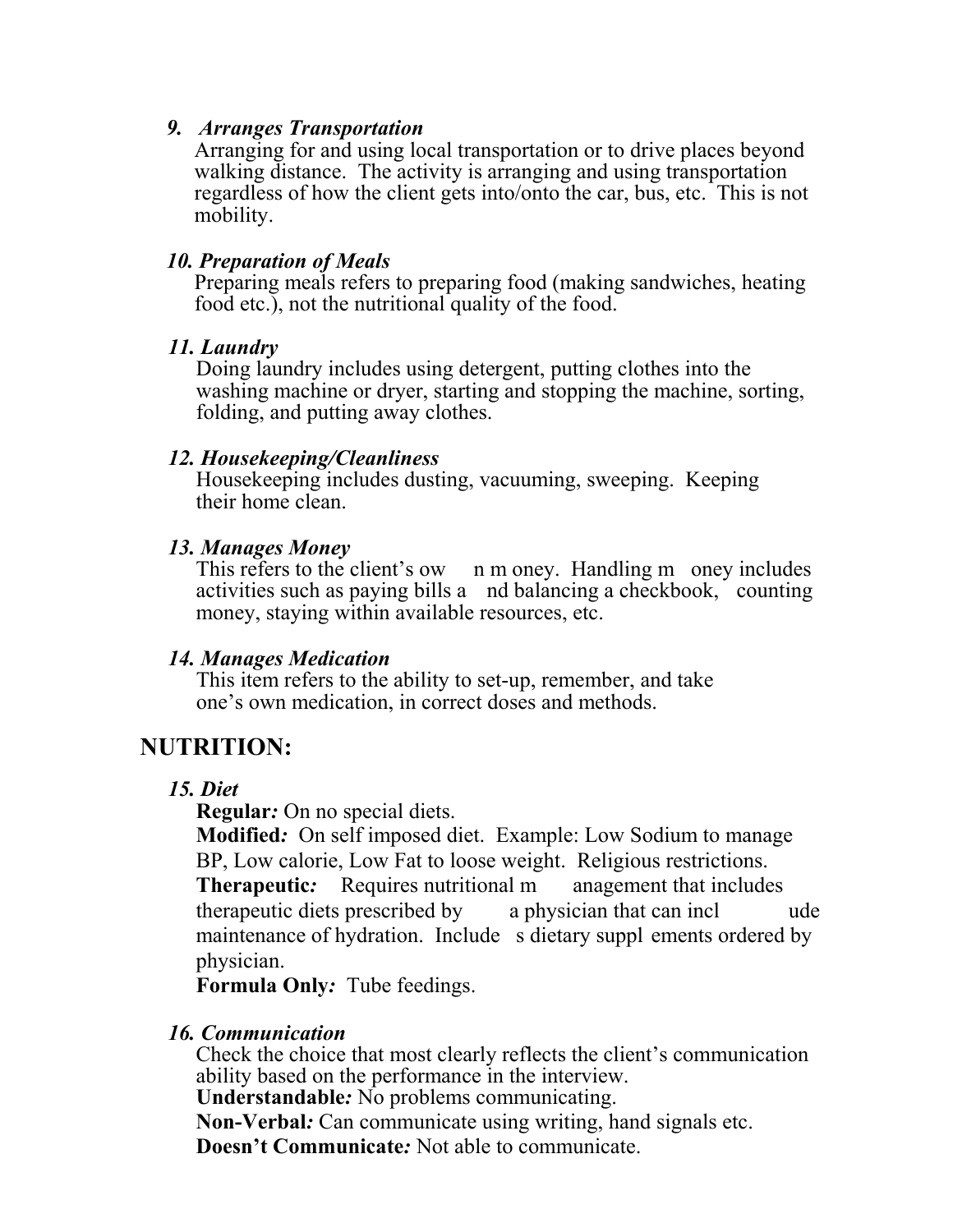#### *17. Health or Safety Issues*

Check the choice that most cl early reflects the client's health and safety.

**No Problem***:* Client has no problematic health or safety issues. **Some Problem***:* Client has health or safety issues that are problematic and require oversight.

**Substantial Problem***:* Client has problematic health and safety issues that require 24-hour supervision.

#### *18. Consumer Support*

**No Problem***:* Client has family/informal support that is available to meet all needs.

**Some Problems***:* Client has family/informal support that is able to meet some of client's needs. Support is changing, problematic or fragile.

**Substantial Problems***:* Client's family/informal support is unable to meet client's needs. Supports are changing, problematic, or fragile.

#### *19. Social Resources*

**No Problem***:* Client has sufficient social resources (family/friends) that check on him/her on a daily basis.

**Some Problems***:* Client has some social resources (family/friends) that check on him/her several times weekly.

### *20. Health Assessment*

**Low Risk***:* Client has only minor health problems – such as arthritis, allergies, minor health problems, and hearing or vision disorders, which benefit from medical treatment or corrective measures which are available to the client.

**Moderate Risk***:* Client has one or more diseases and /or chronic conditions that require a high frequency and /or intensity of medical care/oversight and/or the client has a need for care that is currently unmet. A partial list of indicators that a client is at Moderate Risk are: (1) the presence of condition(s) not under treatment and worsening;

(2) an unmet need for care;

(3) multiple or serious medication concerns; and /or

(4) evidence of multiple occasions or hospital emergency room use.

**High Risk***:* The consumer may be, or is typically, confined to bed requiring full time (24-hour) assistance or nursing care for illness.

### *21. Speech*

**No Impairment***:* Client has no impairment with his/her speech. **Impairment:** Client has some impairment with speech, but is still able to communicate needs/wants.

**Total Loss***:* Client has lost the ability to speak. Client is unable to make needs/wants known.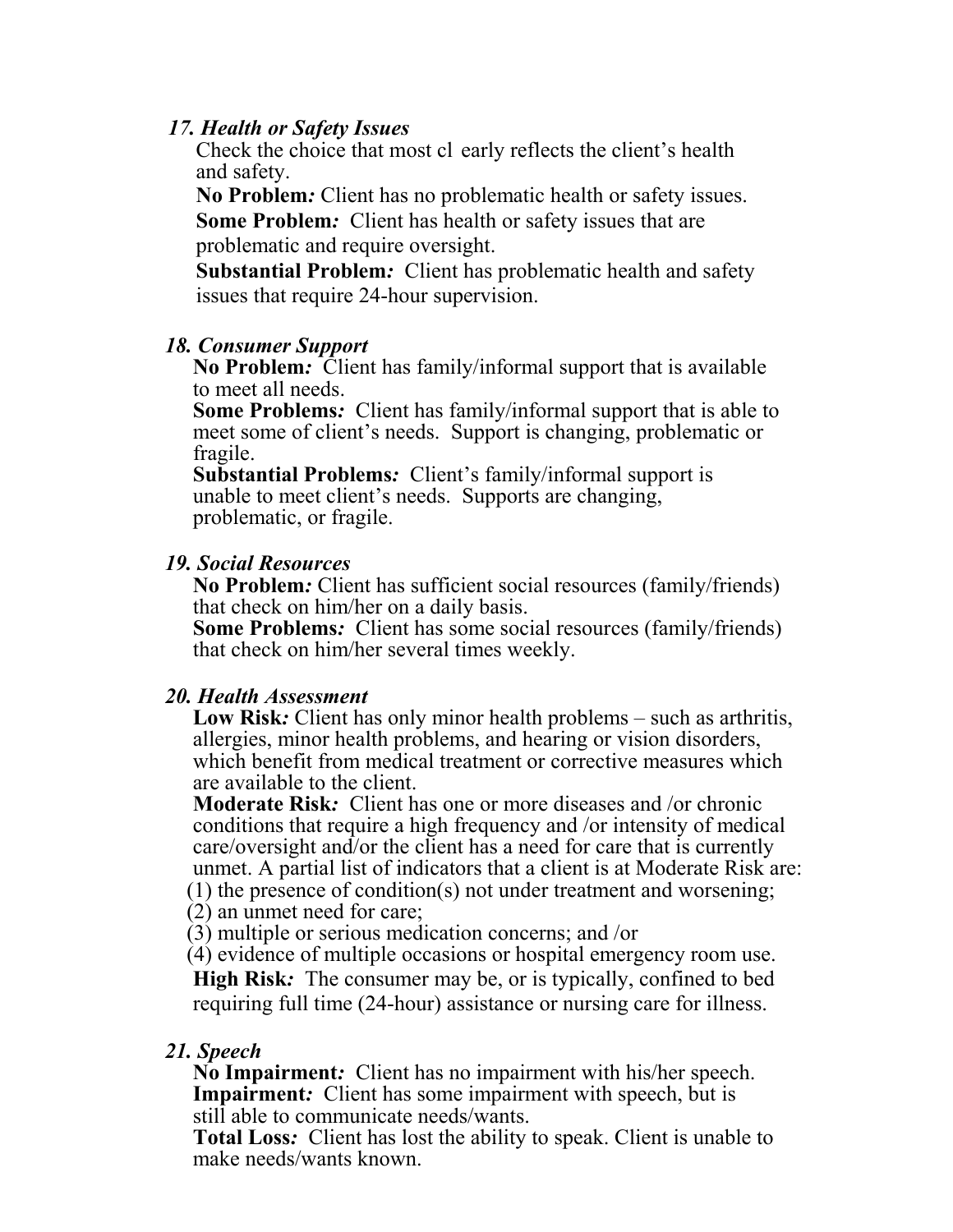### *22. Hearing*

**No Impairment:** Client is able to hear/understand what is being communicated to him/her.

**Impairment***:* Client has difficulty hearing/understanding what is being communicated to him/her. Limited ability. **Total Loss***:* Client is unable to hear/understand what is being communicated to him/her. Client has Total loss of hearing.

### *23. Vision*

**No Impairment***:* Client is able to see with limited correction. Able to read, recognize faces, etc.

**Impairment:** Client vision impaired making it very difficult to read or recognize faces. Client dependent on other to read labels, instructions, etc.

**Total Loss***:* Client is totally blind.

- *24. Heart Disease*
- *25. Hypertension/Stroke*
- *26. Emphysema/COPD*
- *27. Diabetes*
- *28. Arthritic Conditions*
- *29. Terminal Illness*

# **Rating guide:**

- **No***:* Client does not have the above condition(s) (24-29) as diagnosed by a physician*.*
- **Moderate***:* Client has been diagnosed with the above condition(s) (24- 29) by a physician. Diagnosed conditions) require frequent/intense medical oversight.
- **Excessive:** Client has been diagnosed with the above condition(s) by a physician. Diagnosed condition(s) require high frequency /intensity of medical oversight. Condition(s) are in end-stage status.

## **MENTAL STATUS**

- **30.** *Memory/Recall*Alert to person, place and time. Status of short and long term memory.
- **31.** *Irrational Behavior* Abnormal behavior, lacking logical reasoning.
- **32.** *Confused*Impaired orientation with respect to time, place, or person; a disturbed mental state.
- **33.** *Impulsive* **A**ction without forethought or consideration of possible consequences.
- **34.** *Hallucinative***-**Psychosis causes false or distorted sensory experience that appears real. Psychotic patients may see, hear, smell, taste, or feel things that aren't there.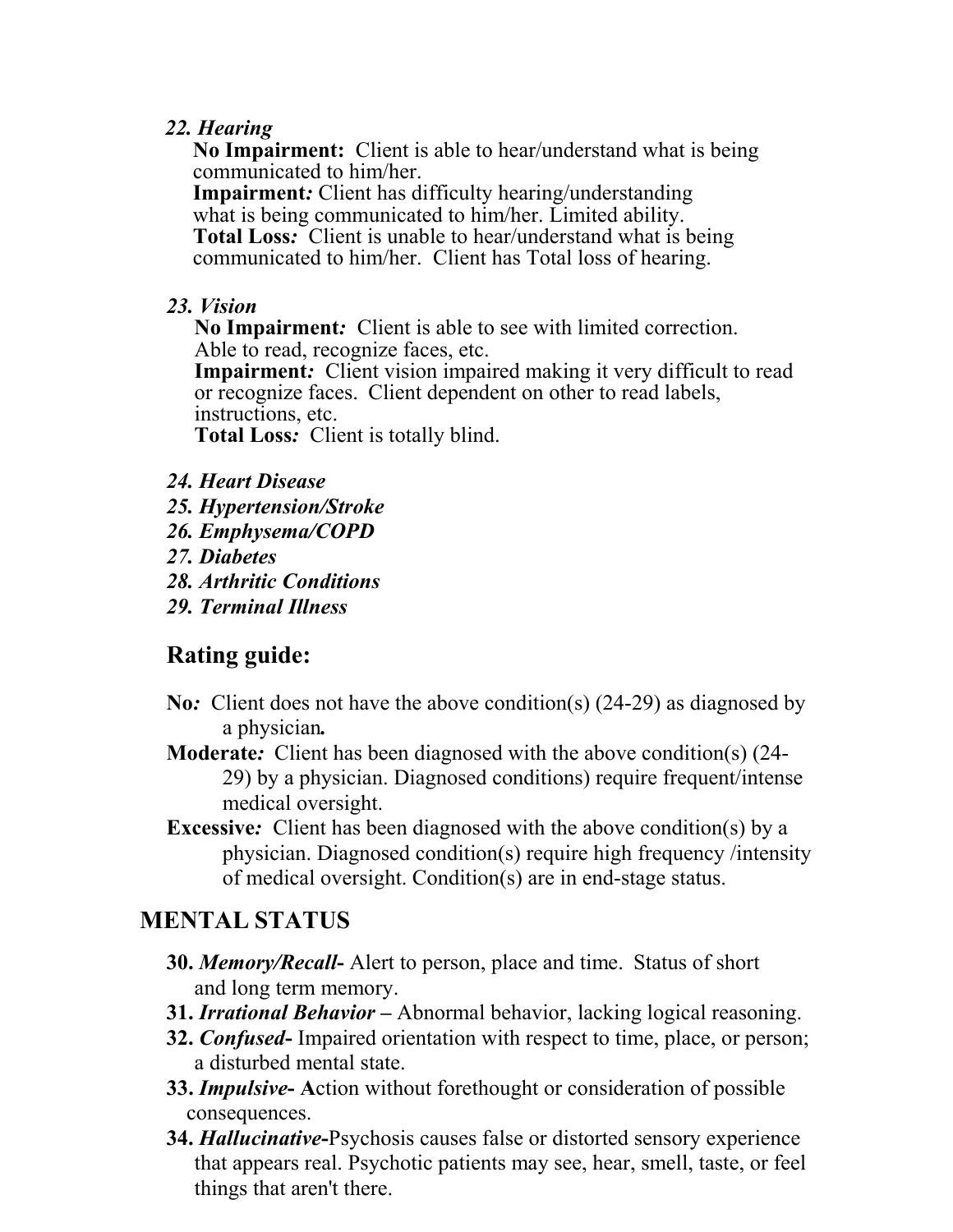- **35.** *Delusional***-**An unshakable and irrational belief in something untrue. Delusions defy normal reasoning, and remain firm even when overwhelming proof is presented to disprove them.
- **36.** *Tx Compliance***-**Describes individual ability/willingness to comply with treatment regimen.

**37.** *Agitated***-**Extreme, generalized arousal, increased tension, and irritability

**38.** *Fearful***-**Inclined to fear; easily frightened; without courage; timid

**39.** *Withdrawn***-**Emotionally unresponsive and detached; introverted.

**40.** *Aggressive***-**Hostile or destructive behavior or actions

**41.** *Refuses Activities***-** Willful isolation from scheduled therapeutic or social events.

**42.** *Suicidal***-**Voiced intent or thoughts of committing suicide; recent suicide attempt.

**43.** *Homicidal***-**Voiced or exhibited homicidal urges**.**

**44.** *Seizures***-** As in convulsions and/or epilepsy.

### **Rating guide:**

**No Problem***:* Client shows no signs/symptoms of the above condition(s) (30-44). Has not been diagnosed with the above condition(s) by a physician.

**Some Problem***:* Client shows minor signs/symptoms of the above conditions. Has been diagnosed by a physician with the above condition(s) and is undergoing/responding well to treatment. Client is able to function well in society with treatment.

**Substantial Problem***:* Client is demonstrating major signs/symptoms of the above condition(s). Has been diagnosed by a physician with the above condition(s) (30-44). Is undergoing treatment. May require frequent/inpatient treatment. Is not able to function in society. Cannot live independently.

# **SECTION E. LEVEL I PASRR SCREEN**

## **This Section is being completed by:**

*NF Authorized Official* – Administrator, co-administrator, licensed nurse, social service director, social worker, or other designee of the NF administrator;

*Hospital Authorized Official*-Licensed nurse, social service director, or social worker from the hospital;

*DHS Official*-licensed nurse from DHS Aging Services.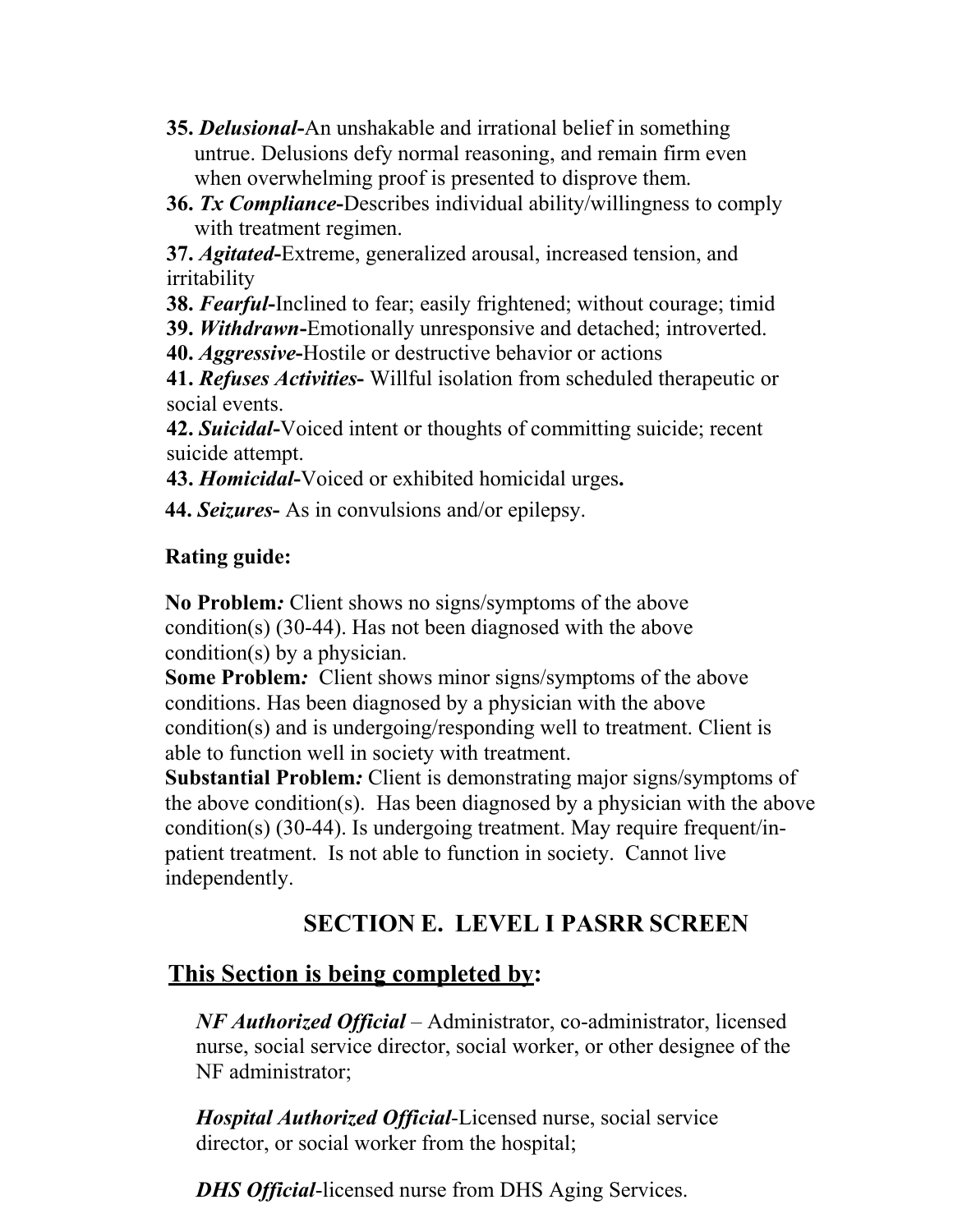# **Six Very Important Questions!**

**1. A 'Yes' answer to any of these six questions should, prior to the resident's admission, necessitate a call to the Level of Care Evaluation Unit (LOCEU) to see if a Level II evaluation is indicated.**

### **SELECT: APPLICANT IS IS NOT A DANGER TO SELF OR OTHERS.**

**Exempted Hospital Discharge – check if indicated. Please note!**  *The exempted hospital discharge provision does not cover all hospital discharges.* This option should only be checked when the individual has indications of mental illness or mental retardation or a related condition, but is not a danger to self and/or others, is being released from an acute medical care hospital and meets the following three conditions:

- The individual is being admitted to the NF directly from a hospital after receiving acute inpatient care at the hospital, and
- The individual requires NF services for the condition for which he/she received care in the Hospital; and
- The individual is likely to require less than 30 days of NF services as certified by the attending physician.

**NOTE:** It is the responsibility of the nursing facility to ensure that the patient is either discharged by the 30th day or that a Level II assessment has been requested and is in process.

## **PROVISIONAL ADMISSION (Or Short-term Stay category)**

As indicated, provi sional adm issions m ay be grant ed for any person with mental illne ss, m ental retardation or related condition prio r to adm ission under the following conditions, as long as the person is not a danger to self or others (hom icidal or suicidal). In al l cas es, LOCEU b e contact ed for approval.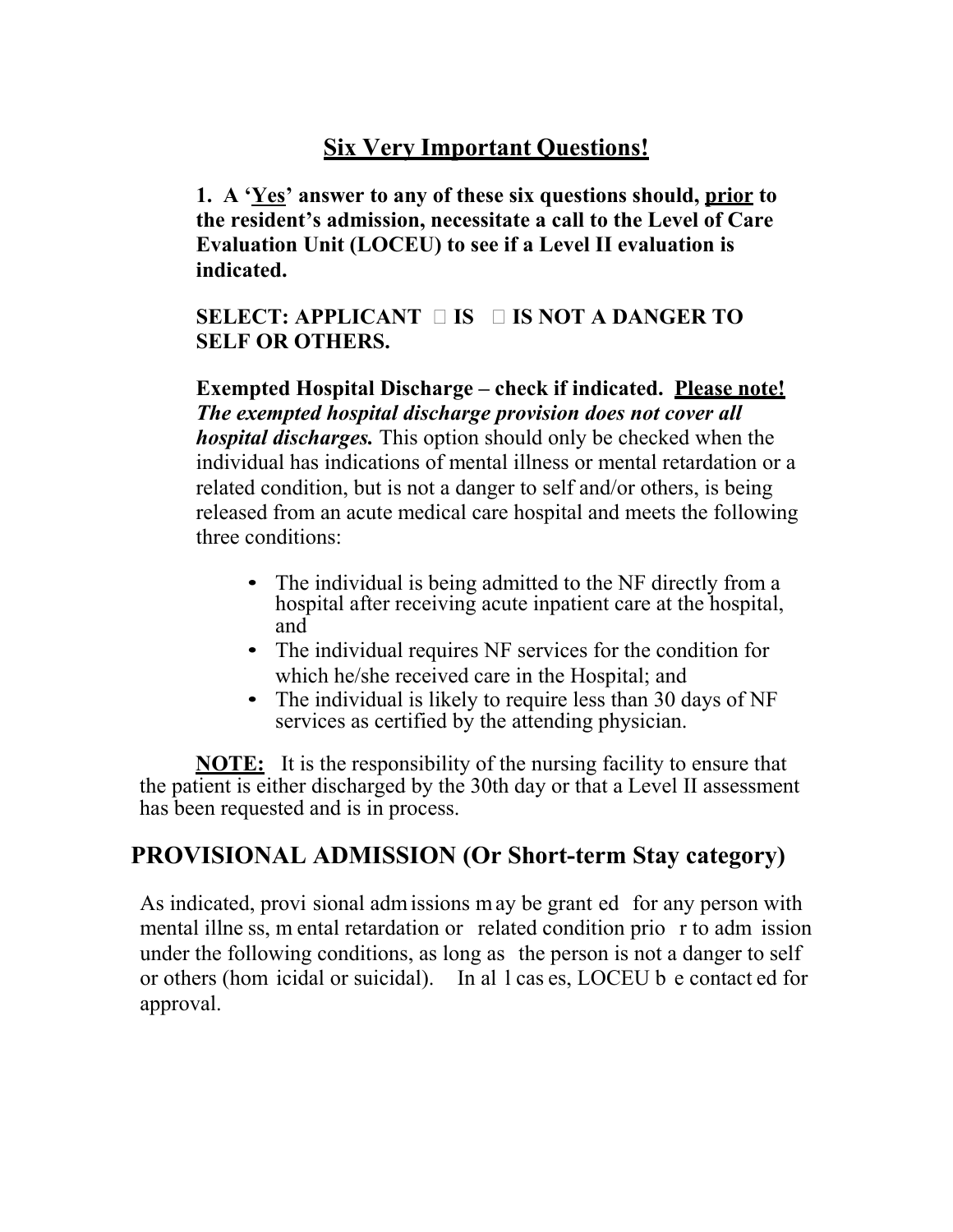• *Provisional Admission for Delirium***:** may be admitted to the nursing facility if the individual is experiencing delirium due to effects of anesthesia, medication, unfamiliar environment, severity of illness, or electrolyte imbalance. A Level II PASRR assessment must be completed as soon as the delirium clears. **Written documentation by a physician may be requested. This documentation must be submitted to and approved by OHCA prior to admission.**

• *Provisional Admission for Emergency***:** may be admitted to the nursing facility for a period not to exceed seven days pending further assessment in emergency situations requiring protective services. **Written documentation by Adult Protective Services is required and must be approved by OHCA prior to the admission**. The request for a Level II is made immediately upon admission if a longer stay is anticipated.

• *Respite Care Admission***:** may be admitted to the nursing facility to provide respite to in-home caregivers to whom the individual is expected to return following the brief NF stay. Respite care may be granted for up to 15 consecutive days per stay, not to exceed 30 days per calendar year. **Written documentation must be provided to and approved by OHCA prior to the respite admission.**

**Note:** Provisional Admission for Delirium, Emergency or Respite Care can neither be extended nor payment made for NF care beyond the stated limits unless a permanent determination of NF level of care is made.

### **DEFINITIONS**

**SERIOUS MENTAL ILLNESS:** An individual may be considered to have a serious mental illness if he/she has a major mental disorder diagnosable under the Diagnostic and Statistical Manual of Mental Disorders, 3rd edition revised in 1987. A major mental disorder is:

A schizophrenic, mood, paranoid, panic or other severe anxiety disorder, somatoform disorder, personality disorder, other psychotic disorder or another mental disorder that may lead to a chronic disability.

A major mental disorder is **not** a primary diagnosis of dementia, including Alzheimer's disease or a related disorder, or a non-primary diagnosis of dementia unless the primary diagnosis is a major mental disorder.